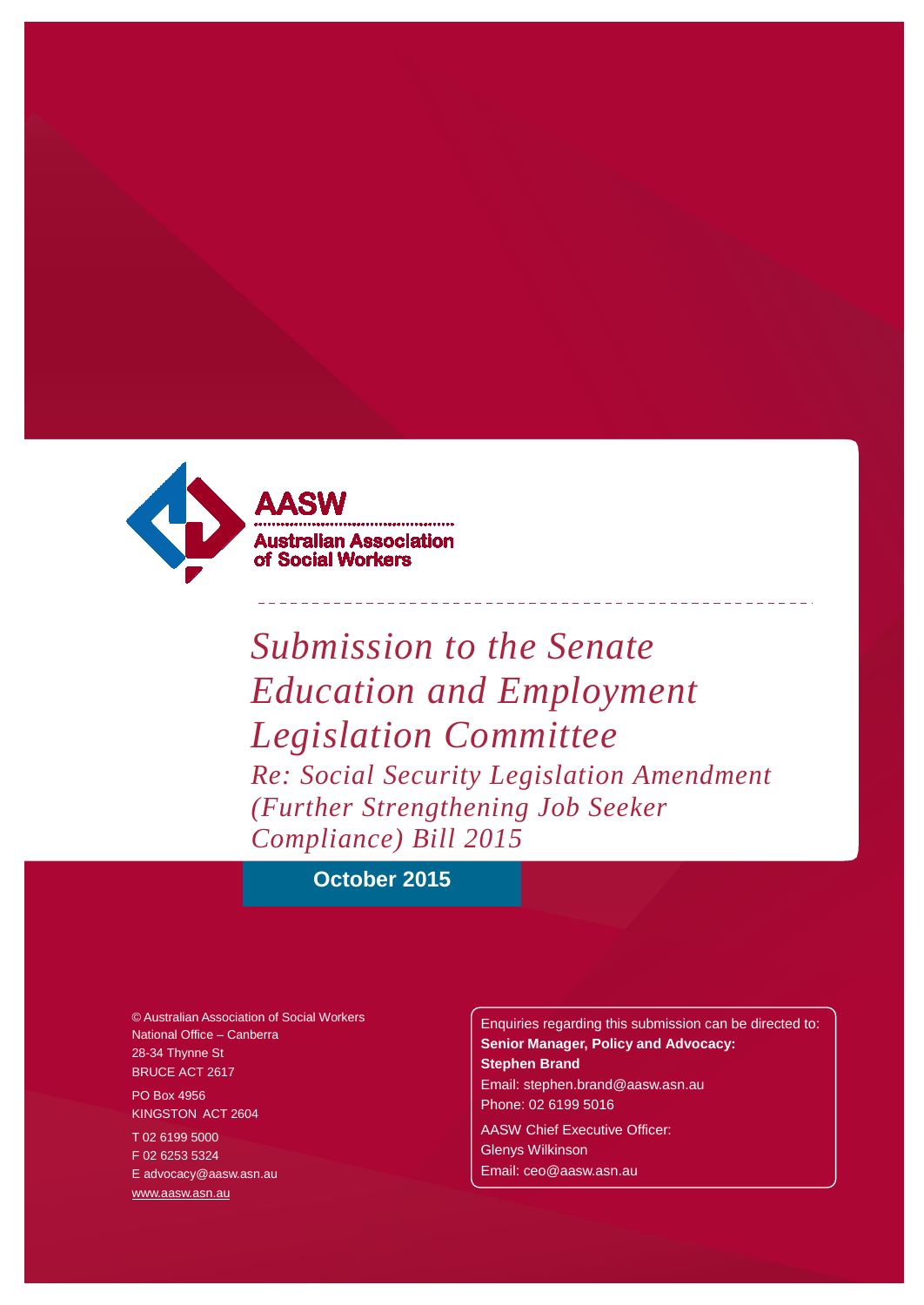# **Introduction**

### **Who we are**

**The Australian Association of Social Workers (AASW) is the professional body representing more than 9000 social workers throughout Australia.** 

**We set the benchmark for professional education and practice in social work and have a strong voice on matters of social inclusion, social justice, human rights and issues that impact upon the quality of life of all Australians.**

## **The social work profession**

The social work profession is committed to the pursuit of social justice, the enhancement of the quality of life, and the development of the full potential of each individual, group and community in society.

Principles of social justice, human rights, collective responsibility and respect for diversities are central to the profession and are underpinned by theories of social work, social sciences, humanities and Indigenous knowledge.

Social workers work with individuals, families, groups and communities. Professional social workers consider the relationship between biological, psychological, social, cultural and spiritual factors and how they impact on a client's health, wellbeing and development. Accordingly, social workers maintain a dual focus in both assisting with and improving human wellbeing and identifying and addressing any external issues (known as systemic or structural issues) that may impact on wellbeing, such as inequality, injustice and discrimination.

## **Our submission**

Social workers have an ongoing commitment to social justice for individuals, groups and communities. Therefore, we welcome the opportunity to contribute to this inquiry into the Social Security Legislation Amendment (Further Strengthening Job Seeker Compliance) Bill 2015. While social workers work with people from every strata of society, we have a particular commitment to those who are most disadvantaged. Social workers are particularly supportive of proposals that would assist those who are unemployed to gain employment.

## **Responses**

#### **1. Concern that the legislation removes an important safeguard**

1.1 The AASW is particularly concerned about the repeal of 42NC which is

*If the Secretary determines that a person commits a serious failure, the Secretary must also determine that this section applies unless the Secretary is satisfied that:*

- *(a) the person does not have the capacity to undertake any serious failure requirement; and*
- *(b) serving the serious failure period would cause the person to be in severe financial hardship.*
- 1.2 42NC provides important protections to ensure that people are not penalised for refusing jobs that they cannot do. It also has a role in protecting individuals from financial destitution.
- 1.3 It would also seem that the repeal of 42NC removes a safeguard against faulty decision making in complex cases. Section 42Q, which has identical wording, can only rectify a mistake after it has been made; 42NC has the potential to stop the mistake before it occurs.

*1*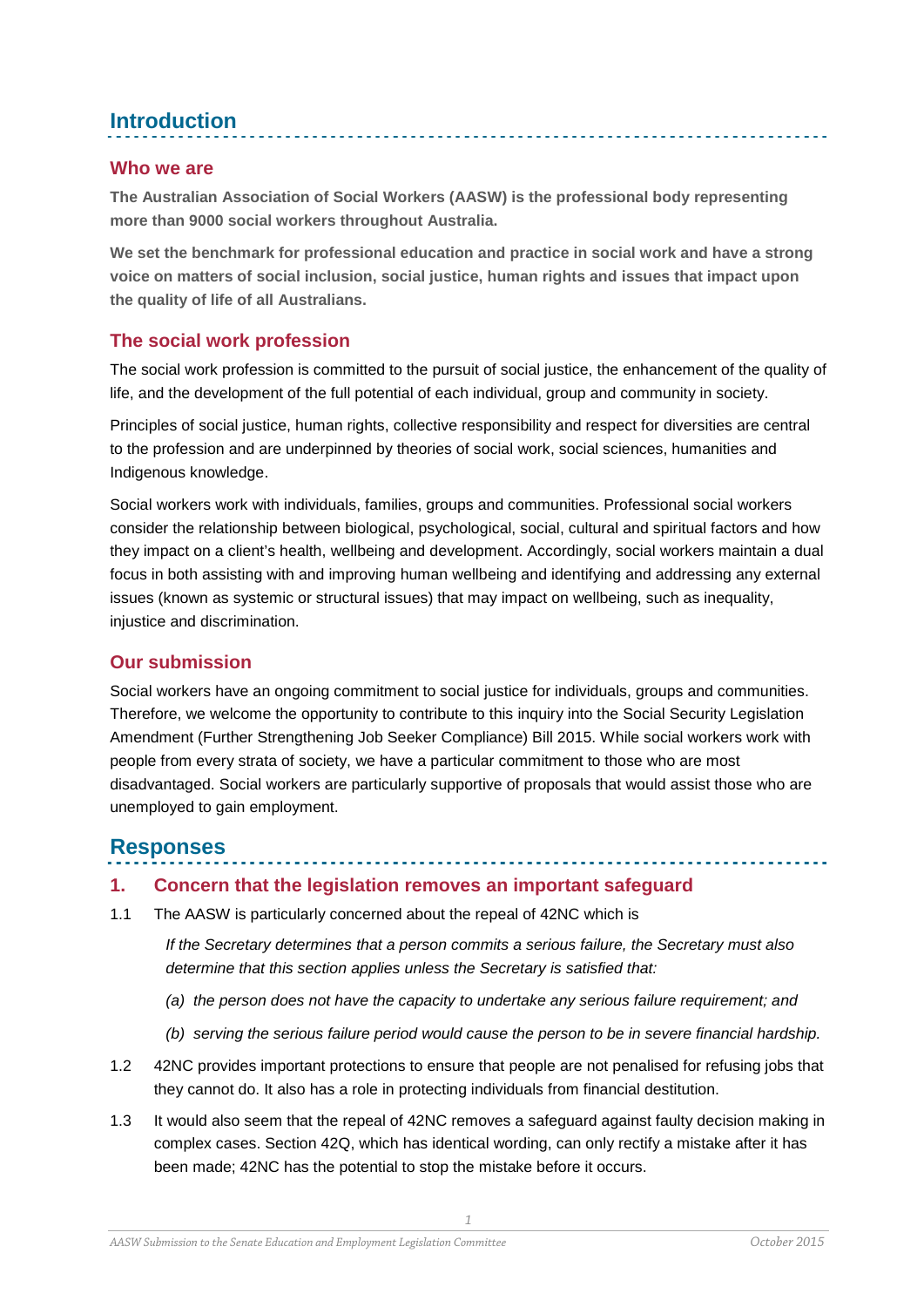### **2. Doubt that the amendment will lead to more people moving into paid employment**

- 2.1 In the Explanatory Memorandum an increase in attendance at reconnection appointments with employment service providers, from 65% in 2013 to over 90% in June 2015, is given as an example of the success of the new job seeker compliance framework. This Bill is intended to support this framework. The AASW has not been able to access the original data that is quoted. However the figures seem exceptionally high in view of other data that is publically available. For instance, according to the job seeker compliance data compiled by the Department of Employment, attendance at appointments with employment services providers was 68% in the period [1](#page-2-0) October to 31 December 2014<sup>1</sup> just prior to the passing of the Social Security Legislation Amendment (Strengthening the Job Seeker Compliance Framework) Act 2014, and remained at 68% in the following quarter of Jan 1 to 31 March [2](#page-2-1)015,<sup>2</sup> after the legislation was passed. We suggest that when Senators are given the opportunity, that they scrutinise the data closely before accepting that the earlier legislation has been an outstanding success.
- 2.2 Notwithstanding the above, we note that the Government has not offered any evidence that these changes will actually lead to more people getting paid employment. At their best they may make people more compliant to Government regulations. However, if there is little relation between the regulations and actually achieving paid employment, all that the regulations will achieve is harassment of the unemployed. How sensible for instance is it to insist that unemployed people living in areas of high unemployment and few jobs apply for 20 jobs a month as per the recommendations on the Employment Pathway Plan in the Guide to Social Security Law?<sup>[3](#page-2-2)</sup> Many clients of social workers justifiably complain about jumping through rigid bureaucratic hoops to avoid having welfare payments withdrawn, while at the same time finding that there is little real support to get a job.

#### **3. Conclusion**

The AASW strongly supports the idea that the best way out of poverty is to achieve long term employment. The AASW therefore supports initiatives that assist people on the path to paid employment. However, this current bill is unlikely to achieve this aim and removes important safeguards which allow for discretion in complex cases. This will inevitably lead to some people being unfairly financially penalised while others will be left financially destitute.

Submitted for and on behalf of the Australian Association of Social Workers Ltd

avickinson

**Glenys Wilkinson** AASW Chief Executive Officer

<span id="page-2-0"></span><sup>&</sup>lt;sup>1</sup> Department of Employment (2014). Job Seeker Compliance Data December Quarter 2014. p.3.<br>Available at https://goo.gl/O4ZLbn

<span id="page-2-1"></span><sup>&</sup>lt;sup>2</sup> Department of Employment (2014). Job Seeker Compliance Data December Quarter 2014. p.3.<br>Available at http://goo.gl/zXTssp<br> $\frac{3}{2}$ 

<span id="page-2-2"></span>Australian Government. Guide to Social Security Law, Version 1.215 – Released 21 September 2015. Available at<http://goo.gl/JT4Qyc>